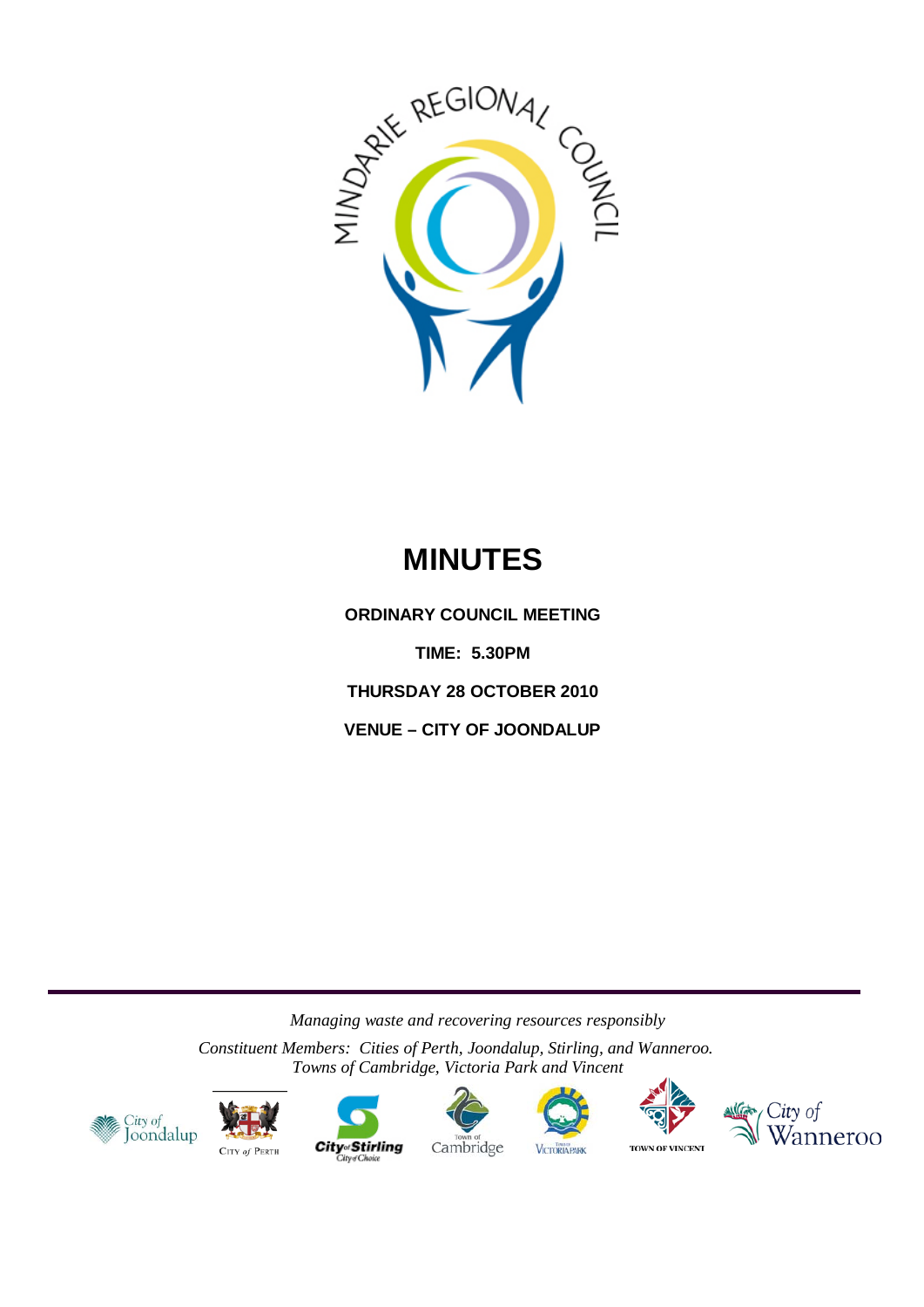### **MINDARIE REGIONAL COUNCIL**

#### **NOTICE OF MEETING**

15 October 2010

Councillors of the Mindarie Regional Local Government are respectfully advised that an Ordinary M eeting of the C ouncil w ill b e held i n t he C ouncil C hambers of t he City o f Joondalup, Boas Avenue, Joondalup, at 5.30pm on Thursday 28 October 2010.

The business papers pertaining to the meeting follow.

Your attendance is requested.

**KEVIN POYNTON Chief Executive Officer**

#### **MINDARIE REGIONAL COUNCIL - MEMBERSHIP**

- Cr J Bissett (John) Town of Victoria Park Cr D Boothman (David) City of Stirling Cr R Butler (Rob) City of Perth<br>
Cr S Cooke (Sharon) City of Stirling Cr S Cooke (Sharon) City of Stirling<br>
Cr S Farrell (Steed) Town of Vincent Cr S Farrell (Steed) Town of Vincent<br>
Cr R Fishwick (Russ) City of Joondalup Cr R Fishwick (Russ) City of Joondalup<br>Cr L Gray JP (Laura) City of Wanneroo Cr L Gray JP (Laura) Cr K Hollywood (Kerry) City of Joondalup<br>Cr D Newton JP (Dot) City of Wanneroo Cr D Newton JP (Dot) City of Wanneroo<br>
Cr C MacRae (Corinne) Cr C MacRae (Corinne) Cr C MacRae (Corinne) Town of Camb<br>Cr J Robbins (Jason) City of Stirling Cr J Robbins (Jason) City of Stirling<br>
Cr B Stewart (Bill) City of Stirling Cr B Stewart (Bill)
	-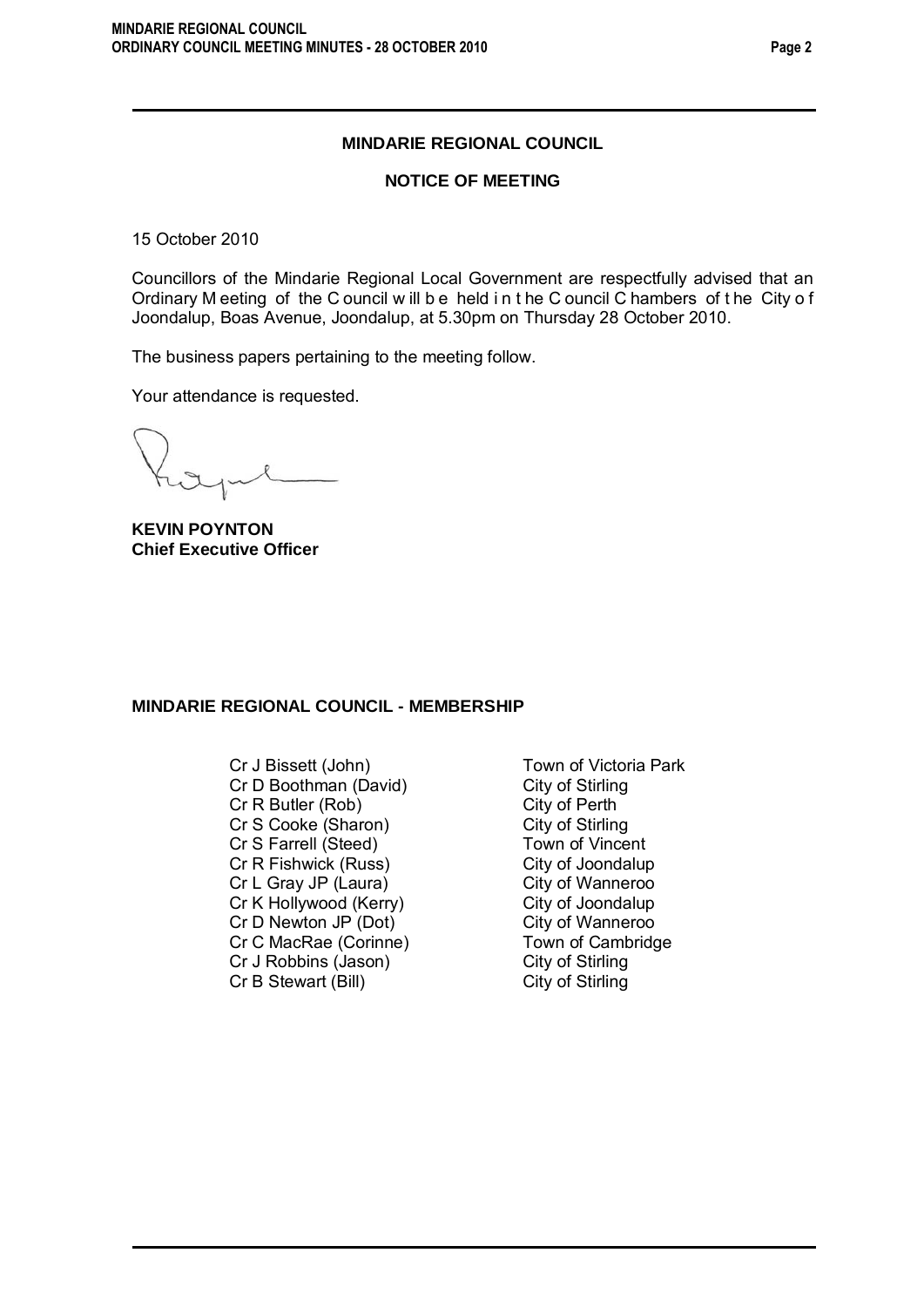### **MINUTES OF THE ORDINARY COUNCIL MEETING OF THE MINDARIE REGIONAL COUNCIL HELD IN THE COUNCIL CHAMBERS OF THE CITY OF JOONDALUP, BOAS AVENUE, JOONDALUP, WESTERN AUSTRALIA ON 28 OCTOBER 2010 COMMENCING AT 5.30PM.**

| <b>PRESENT:</b>                | <b>Chairman</b>                    | Cr R Fishwick<br>Cr J Bissett<br>Cr S Farrell<br>Cr L Getty JP<br>Cr L Gray JP<br>Cr K Hollywood<br>Cr C MacRae<br>Cr D Newton JP<br>Cr J Robbins<br>Cr P Rose<br>Cr B Stewart |                                |
|--------------------------------|------------------------------------|--------------------------------------------------------------------------------------------------------------------------------------------------------------------------------|--------------------------------|
| <b>APOLOGIES:</b>              |                                    | Cr D Boothman<br>Cr R Butler<br>Cr S Cook                                                                                                                                      |                                |
| <b>ABSENT:</b>                 |                                    | Nil                                                                                                                                                                            |                                |
| <b>IN ATTENDANCE:</b>          |                                    |                                                                                                                                                                                |                                |
|                                | Mindarie Regional Council Officers | K F Poynton<br>K Dhillon<br>C Gibson<br>L Nyssen<br>M Tolson<br>I Watkins                                                                                                      | <b>Chief Executive Officer</b> |
| <b>Member Council Officers</b> |                                    | K Caple<br>C Colyer<br>D Forster<br>J Giorgi<br>M Glover<br>E Herne<br>S Spinks<br>J Wong                                                                                      |                                |
| Consultants                    |                                    | I Watkins                                                                                                                                                                      |                                |
| <b>VISITORS:</b>               |                                    | P Davies                                                                                                                                                                       |                                |
| <b>MEDIA:</b>                  |                                    | Nil                                                                                                                                                                            |                                |
| <b>PUBLIC:</b>                 |                                    | Nil                                                                                                                                                                            |                                |
|                                |                                    |                                                                                                                                                                                |                                |

Confirmed by resolution of the Council on 9 December 2010

………………………………………………………Chairman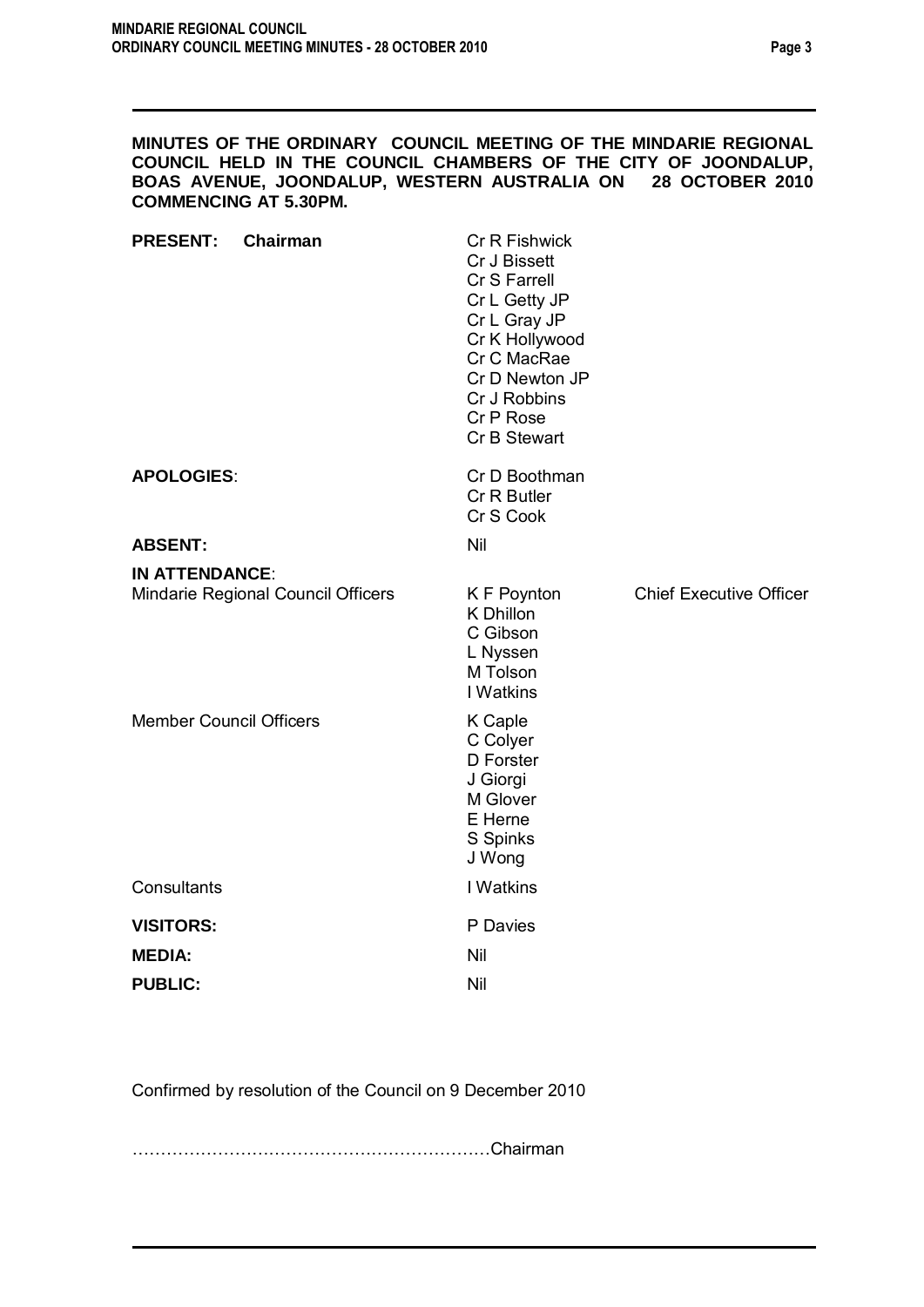# **MINUTES**

# **TABLE OF CONTENTS**

| <b>ITEM</b>             | <b>SUBJECT</b>                                                                                                      | <b>FILE NO</b> | <b>PAGE NO</b> |
|-------------------------|---------------------------------------------------------------------------------------------------------------------|----------------|----------------|
| $\mathbf{1}$            | OATHS/AFFIRMATIONS OF ALLEGIANCE AND<br>DECLARATIONS OF OFFICE                                                      | N/A            | P <sub>7</sub> |
| 2 <sup>2</sup>          | <b>QUESTION TIME</b>                                                                                                | N/A            | P <sub>7</sub> |
| $\overline{\mathbf{3}}$ | ATTENDANCE AND APOLOGIES                                                                                            | N/A            | P <sub>7</sub> |
| $\overline{\mathbf{4}}$ | <b>MINUTES</b>                                                                                                      | N/A            | P7             |
| 4.1                     | <b>ORDINARY COUNCIL MEETING -</b><br><b>26 AUGUST 2010</b>                                                          | N/A            | P <sub>7</sub> |
| 5                       | <b>ANNOUNCEMENTS</b>                                                                                                | N/A            | P7             |
| 6                       | <b>DEPUTATIONS</b>                                                                                                  | N/A            | P7             |
| $\overline{7}$          | BUSINESS AR ISING F ROM A PR<br><b>EVIOUS</b><br>MEETING T REATED A S AN ORDER OF THE<br><b>DAY</b>                 | N/A            | P7             |
| 8                       | <b>REPORTS</b><br>(Declaration of Financial/Conflict of Interest to be<br>recorded prior to dealing with each item) | N/A            | P <sub>7</sub> |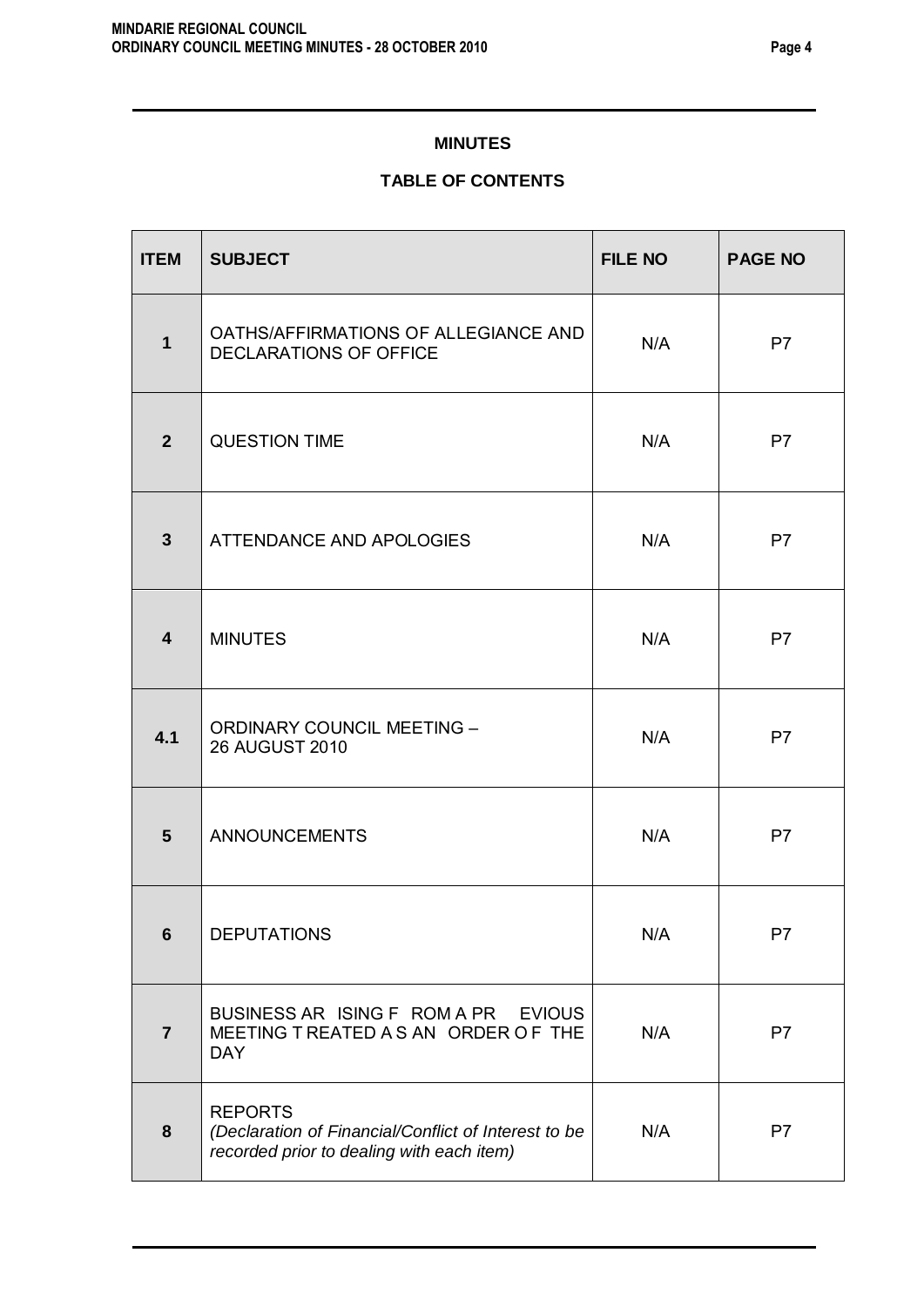| 8.1   | CHIEF EXECUTIVE OFFICER                                                                                            | N/A            | P <sub>8</sub>  |
|-------|--------------------------------------------------------------------------------------------------------------------|----------------|-----------------|
| 8.1.1 | FINANCIAL STATEMENTS FOR THE PERIODS<br>ENDED 31 JULY AND 31 AUGUST 2010                                           | FIN/5-02       | P <sub>8</sub>  |
| 8.1.2 | LIST OF PAYMENTS MADE FOR THE<br>MONTHS ENDED 31 JULY AND 31 AUGUST<br>2010                                        | FIN/5-02       | P8              |
| 8.1.3 | <b>BUSINESS REPORT</b><br>(for the period $31$ July $-30$ September 2010)                                          | COR/8          | P8-9            |
| 8.1.4 | RESOURCE RE COVERY F ACILITY UP DATE<br><b>REPORT</b><br>(for the period 28 July - 29 September 2010)              | WST/13-02      | P9-10           |
| 8.1.5 | <b>RRF INSURANCE UPDATE</b>                                                                                        | <b>RSK/183</b> | P <sub>10</sub> |
| 8.1.6 | <b>TENDER 13/112</b><br>SUPPLY & D ELIVERY O F ONE (1) NEW<br>REUSABLE A LTERNATIVE D AILY C OVER<br><b>SYSTEM</b> | <b>WST/187</b> | P <sub>10</sub> |
| 8.2   | <b>CONFIDENTIAL ITEMS</b>                                                                                          | N/A            | P <sub>11</sub> |
| 8.2.1 | STRATEGIC P ROJECTS CO<br><b>MMITTEE</b><br><b>CONFIDENTIAL MINUTES -</b><br>10 SEPTEMBER 2010                     | GOV/28/05      | P11             |
| 8.2.2 | FUTURE LANDFILL SITE INVESTIGATION AND<br>PROPOSAL TO PURCHASE LAND                                                | <b>WST/31</b>  | P11-12          |
| 9     | NOTICE OF MOTION                                                                                                   | N/A            | P <sub>12</sub> |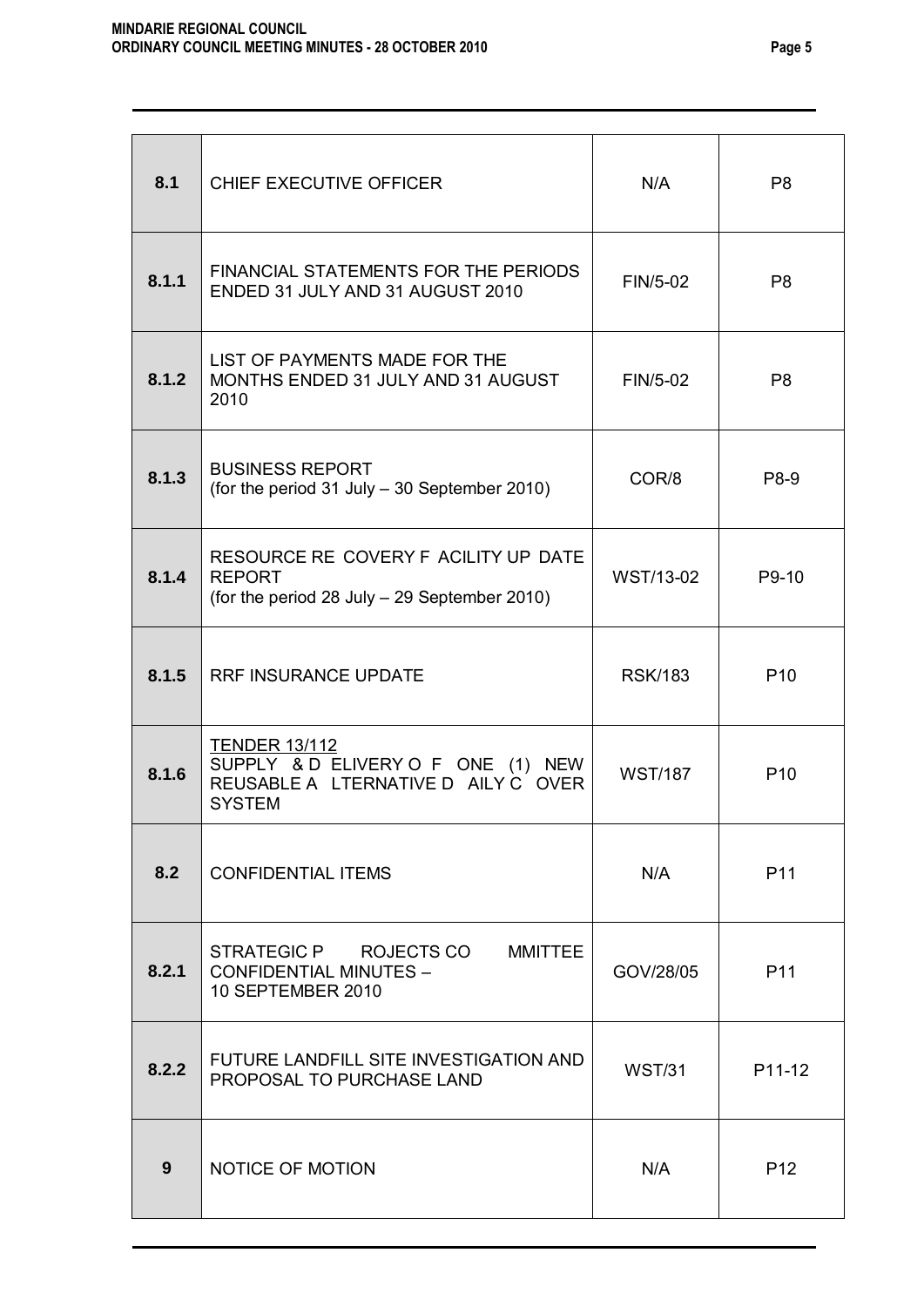| 10 | <b>GENERAL BUSINESS</b> | N/A | P <sub>12</sub> |
|----|-------------------------|-----|-----------------|
| 11 | <b>NEXT MEETING</b>     | N/A | P <sub>13</sub> |
| 12 | <b>CLOSURE</b>          | N/A | P <sub>13</sub> |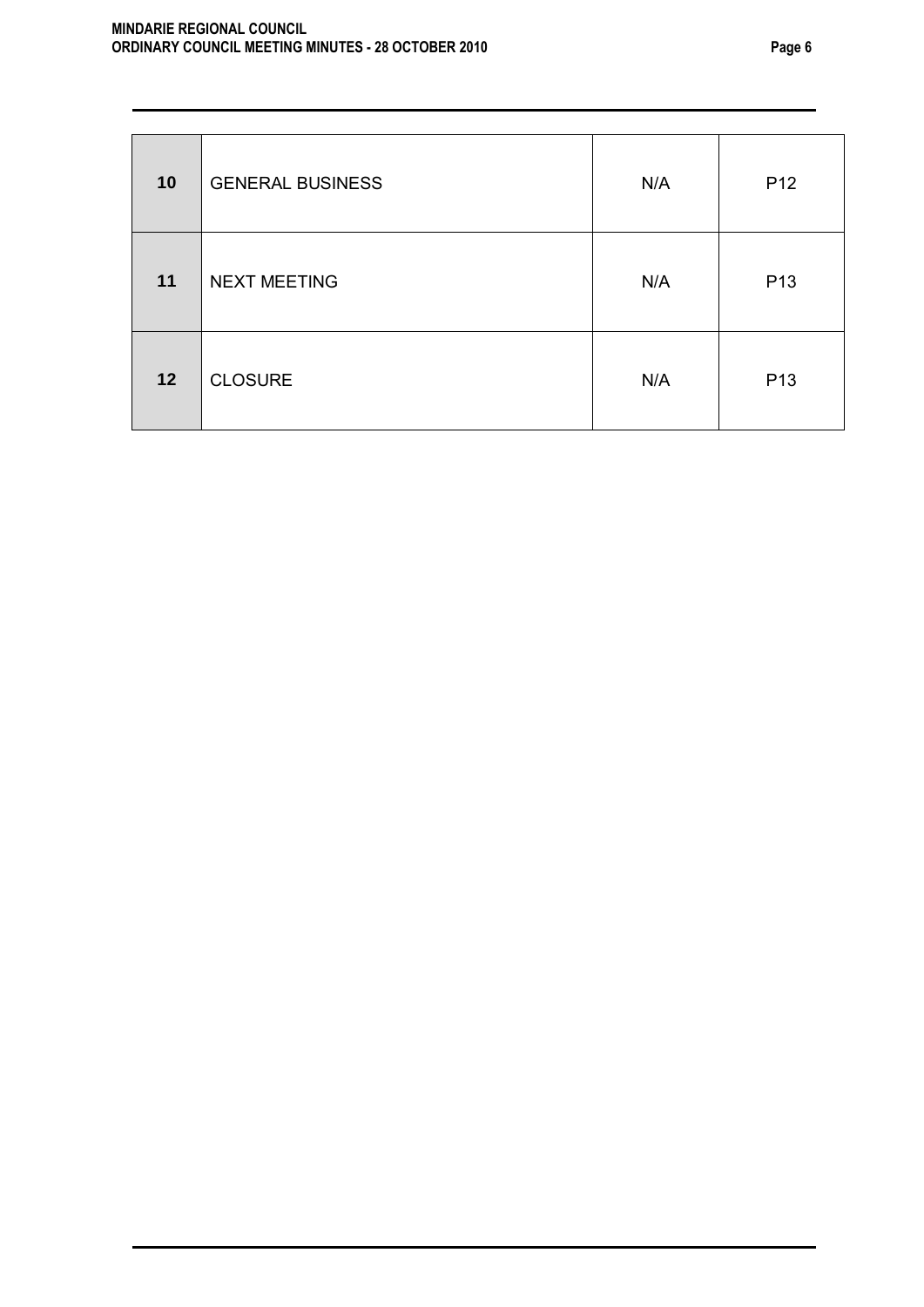# **1 OATHS/AFFIRMATIONS OF ALLEGIANCE AND DECLARATIONS OF OFFICE**

Nil.

### **2 QUESTION TIME**

Nil.

### **3 ATTENDANCE AND APOLOGIES**

Refer page 3.

#### **4 MINUTES**

# **4.1 ORDINARY COUNCIL MEETING – 26 AUGUST 2010**

The Minutes of the Ordinary Council Meeting held on 26 August 2010 have been printed and circulated to members of the Council.

# **MOTION: (Moved: Cr Mac Rae Seconded: Cr Gray)**

#### **RECOMMENDATION**

**That the Minutes of the Ordinary Council Meeting of Council held on 26 August 2010 be taken as read, confirmed and the Chairman invited to sign same as a true record of the proceedings.**

*(Carried: 11/0)* 

*For: Cr Fishwick, Bissett, Farrell, Getty, Gray, Hollywood, MacRae, Newton, Rose, Robbins, Stewart.*

#### **5 ANNOUNCEMENTS**

The Chairman welcomed Councillors Getty and Rose in their role as Deputy Councillors.

# **6 DEPUTATIONS**

Nil.

### **7 BUSINESS FROM A PREVIOUS MEETING TREATED AS AN ORDER OF THE DAY**

Nil.

### **8 REPORTS**

Mr Watkins declared a financial interest in Items 8.1.4, 8.1.5 and 8.2.2.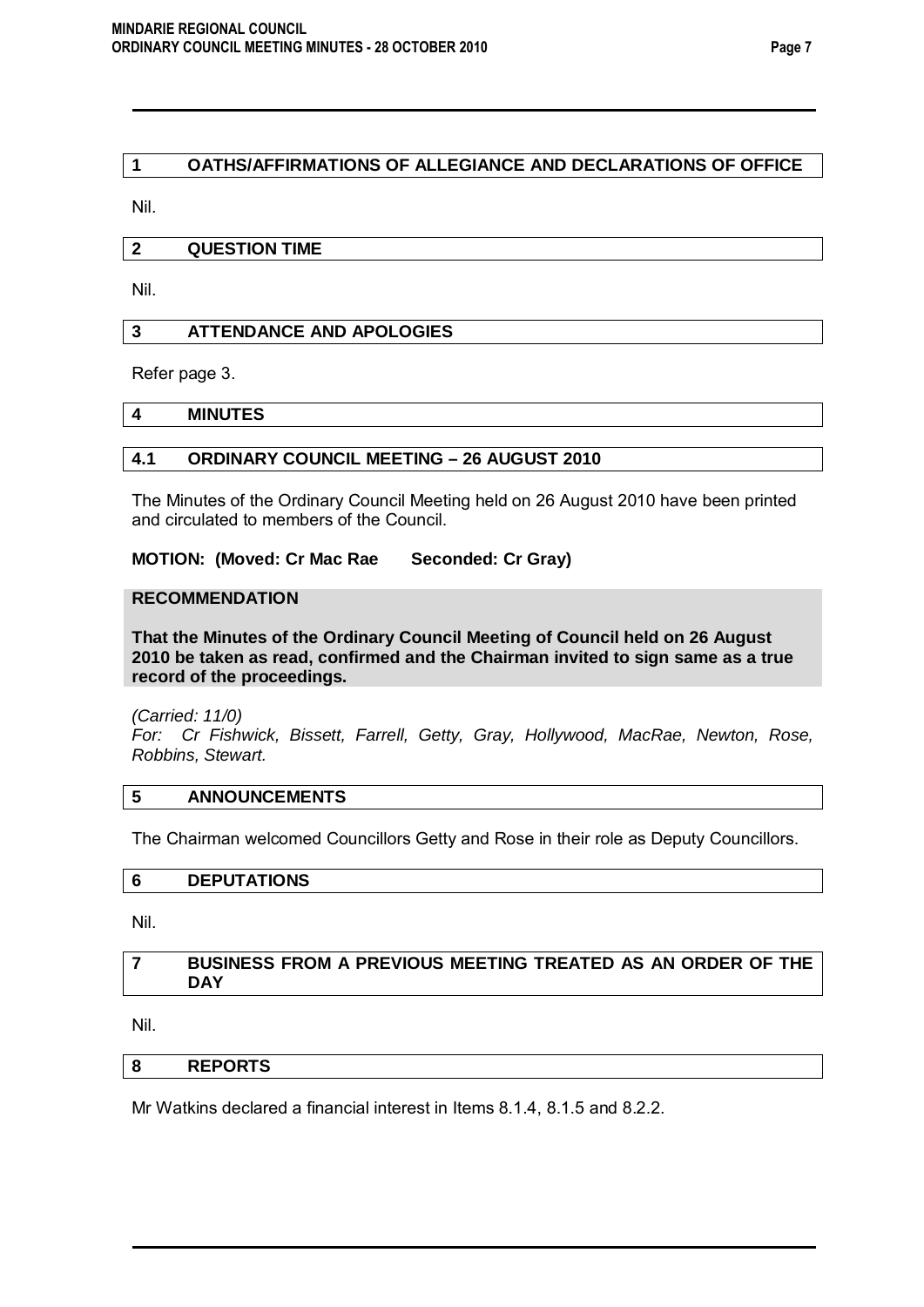## **8.1 CHIEF EXECUTIVE OFFICER**

**8.1.1 File No: FIN/5-02**

#### **SUBJECT: FINANCIAL STATEMENTS FOR THE PERIODS ENDED 31 JULY AND 31 AUGUST 2010**

**MOTION: (Moved: Cr Robbins Seconded: Cr Getty)** 

Nil discussion.

# **COUNCIL RECOMMENDATION**

**That the Financial Statements as attached at Attachment One and Two for the months ended 31 July 2010 and 31 August 2010 be noted.**

*(Carried: 11/0)* 

*For: Cr Fishwick, Bissett, Farrell, Getty, Gray, Hollywood, MacRae, Newton, Rose, Robbins, Stewart.*

#### **8.1.2 File No: FIN/5-02**

#### **SUBJECT: LIST OF PAYMENTS MADE FOR THE MONTHS ENDED 31 JULY AND 31 AUGUST 2010**

**MOTION: (Moved: Cr Gray Seconded: Cr Stewart)** 

#### **MRC OFFICER RECOMMENDATION**

Nil discussion.

#### **COUNCIL RECOMMENDATION**

**That Council endorse the list of payments made, as per the delegation made to the Chief Executive Officer, for the months ended 31 July 2010 and 31 August 2010.**

*(Carried: 11/0) For: Cr Fishwick, Bissett, Farrell, Getty, Gray, Hollywood, MacRae, Newton, Rose, Robbins, Stewart.*

#### **8.1.3 File No: COR/8**

# **SUBJECT: BUSINESS REPORT (for the period 31 July – 30 September 2010)**

#### **MOTION: (Moved: Cr MacRae Seconded: Cr Gray)**

The CEO, in response to questions, provided additional information as follows:

• JJ MacDonald Claim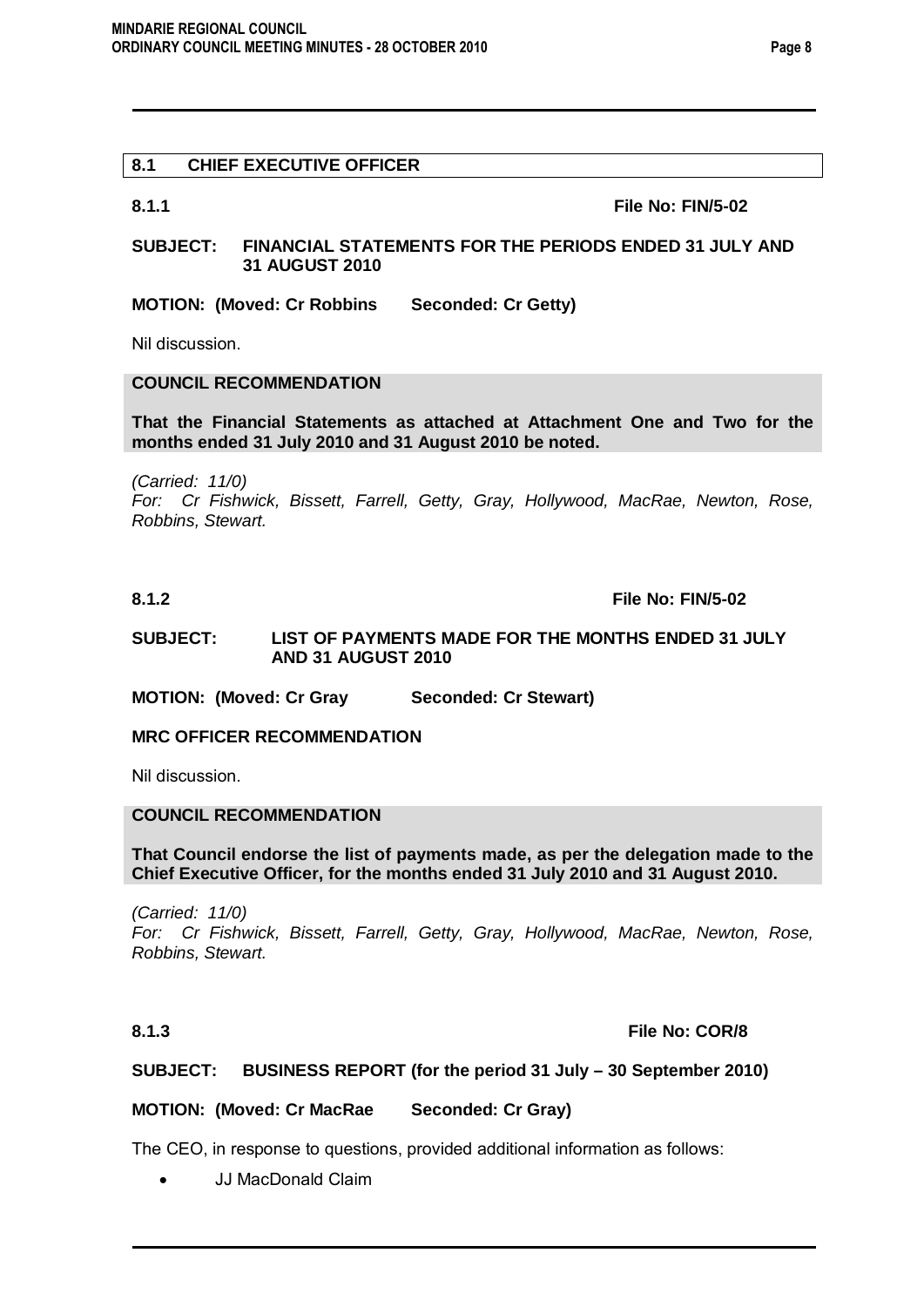- JJ MacDonald have advised that they do not wish to pursue this claim
	- No further MRC action required
	- Claim remains 'live' for statutory period
- Landfill Gas
- Report on co ntract ext ension t o be provided t o O rdinary Council M eeting December 2010
- Social Media Policy
	- Limited investigation in progress in order to identify cost/benefits to MRC with respect to use of social media
	- For discussion in context of Budget 2011/2012
- **Batteries**

Progress report as follows:

- **Schools** 
	- 1. Material (collection bi ns etc) stockpiled at MRC scheduled for delivery to schools, over period November – December 2010, February 2011
- **Community** 
	- 1. Forty bins stockpiled at MRC awaiting member Council advice re delivery locations
- Establishment Agreement
	- Estimated for consideration at O rdinary Council Meeting February 2011
- Strategic Plan
	- Comprehensive r eview pl anned for m id 2011 ut ilising different facilitator

# **COUNCIL RECOMMENDATION**

**That Council receive this progress report for the period 31 July 2010 – 30 September 2010 against Annual Business Plan 2010/2011.**

*(Carried: 11/0) For: Cr Fishwick, Bissett, Farrell, Getty, Gray, Hollywood, MacRae, Newton, Rose, Robbins, Stewart.*

#### **8.1.4 File No: WST/13-02**

**SUBJECT: RESOURCE RECOVERY FACILITY UPDATE REPORT (for the period 28 July – 29 September 2010)**

**MOTION: (Moved: Cr Gray Seconded: Cr Farrell)**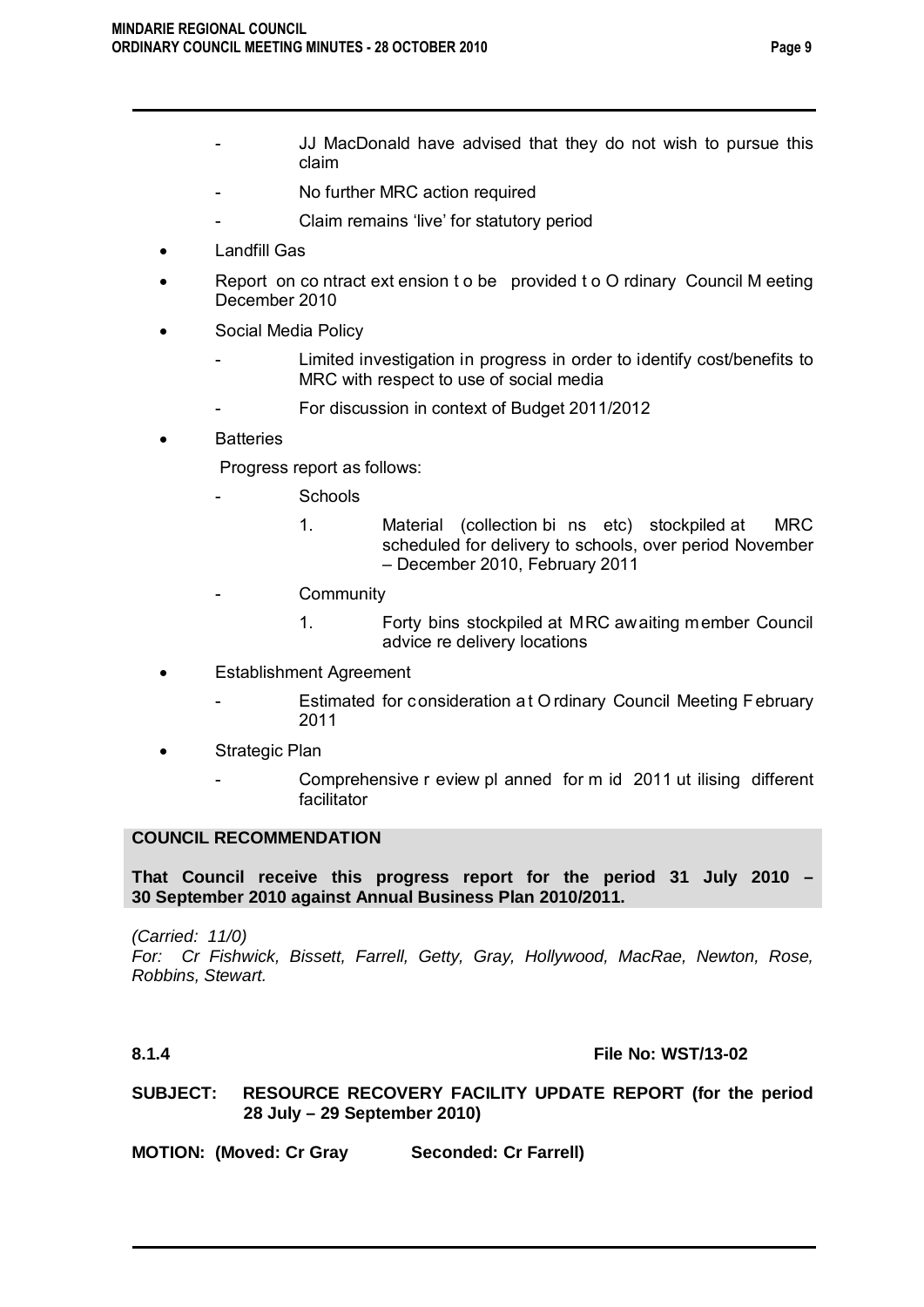Mr W atkins provided an up date on the work of the o fficer group considering W aste Diversion issues.

The CEO advised that any adjustment to fees as a result of, inter alia, insurance costs would occur in the context of the midyear review, scheduled for February 2011.

# **COUNCIL RECOMMENDATION**

**That Council note the RRF update report for the period 28 July 2010 to 29 September 2010.**

*(Carried: 11/0)* 

*For: Cr Fishwick, Bissett, Farrell, Getty, Gray, Hollywood, MacRae, Newton, Rose, Robbins, Stewart.*

**8.1.5 File No: RSK/183**

**SUBJECT: RRF INSURANCE UPDATE**

**MOTION: (Moved: Cr Newton Seconded: Cr Hollywood)** 

Nil discussion.

### **COUNCIL RECOMMENDATION**

**That Council note this report covering the change to the RRF project insurances and the associated change in insurance cost and risk profile.**

*(Carried: 11/0) For: Cr Fishwick, Bissett, Farrell, Getty, Gray, Hollywood, MacRae, Newton, Rose, Robbins, Stewart.*

#### **8.1.6 File No: WST/187**

**SUBJECT: TENDER 13/112 – SUPPLY AND DELIVERY OF ONE (1) NEW REUSABLE ALTERNATIVE DAILY COVER SYSTEM**

**MOTION: (Moved: Cr MacRae Seconded: Cr Robbins)** 

Nil discussion.

### **COUNCIL RECOMMENDATION**

**That Council accept the tender offer from Superior Environmental Solutions for the Supply and Delivery of One (1) New Reusable Alternate Daily Cover System being the Tarpomatic System at a cost of \$253,517 inclusive of GST.**

*(Carried: 11/0) For: Cr Fishwick, Bissett, Farrell, Getty, Gray, Hollywood, MacRae, Newton, Rose, Robbins, Stewart.*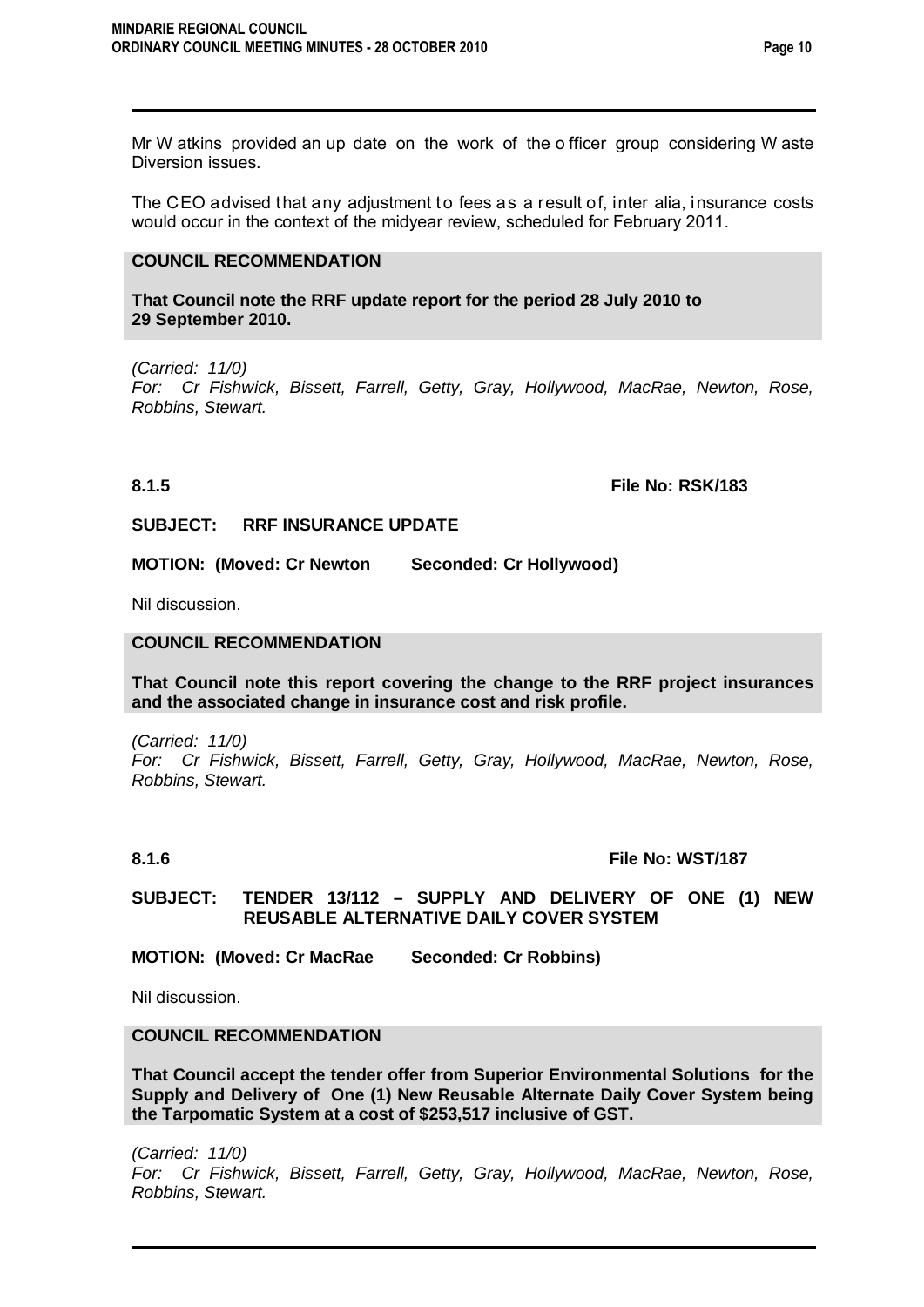Closure of meeting to the Public.

**MOTION: (Moved: Cr Stewart Seconded: Cr Hollywood)** 

**That Council, in accordance with Section 5.23(2)(e)(ii) of the Local Government Act 1995, resolves to close the meeting to members of the public to consider Items 8.2.1 and 8.2.2 as these Items contains information that has a commercial value to a person and which relates to a matter to be discussed at the meeting.** 

*(Carried: 11/0) For: Cr Fishwick, Bissett, Farrell, Getty, Gray, Hollywood, MacRae, Newton, Rose, Robbins, Stewart.*

# **8.2 CONFIDENTIAL ITEMS**

**8.2.1 File No: Gov/28/05**

**SUBJECT: STRATEGIC PROJECTS COMMITTEE – CONFIDENTIAL MINUTES – 10 SEPTEMBER 2010**

**MOTION: (Moved: Cr Stewart Seconded: Cr Farrell)**

#### **RECOMMENDATION**

**That Council receive the Minutes from the Strategic Projects Committee meeting held on 10 September, 2010.**

*(Carried: 11/0)* 

*For: Cr Fishwick, Bissett, Farrell, Getty, Gray, Hollywood, MacRae, Newton, Rose, Robbins, Stewart.*

# **8.2.2 File No: WST/31**

**SUBJECT: FUTURE LANDFILL SITE INVESTIGATION AND PROPOSAL TO PURCHASE LAND**

**MOTION: (Moved: Cr Gray Seconded: Cr Farrell)** 

### **MRC OFFICER RECOMMENDATION**

That Council:

- (i) note the progress report on investigations to identify a suitable replacement landfill for Tamala Park
- (ii) proceed w ith t he t ransaction for t he p urchase o f t he C ulford pr operty as proposed i n the B usiness Plan approved by Council at t he 1 J uly 2010 Ordinary Council Meeting
- (iii) adopt t he B usiness Plan an d a uthorise t he C EO t o e nter i nto t he o ption arrangements for the possible purchase of the Culford property

Council agreed need for further information on this project as follows:

Site map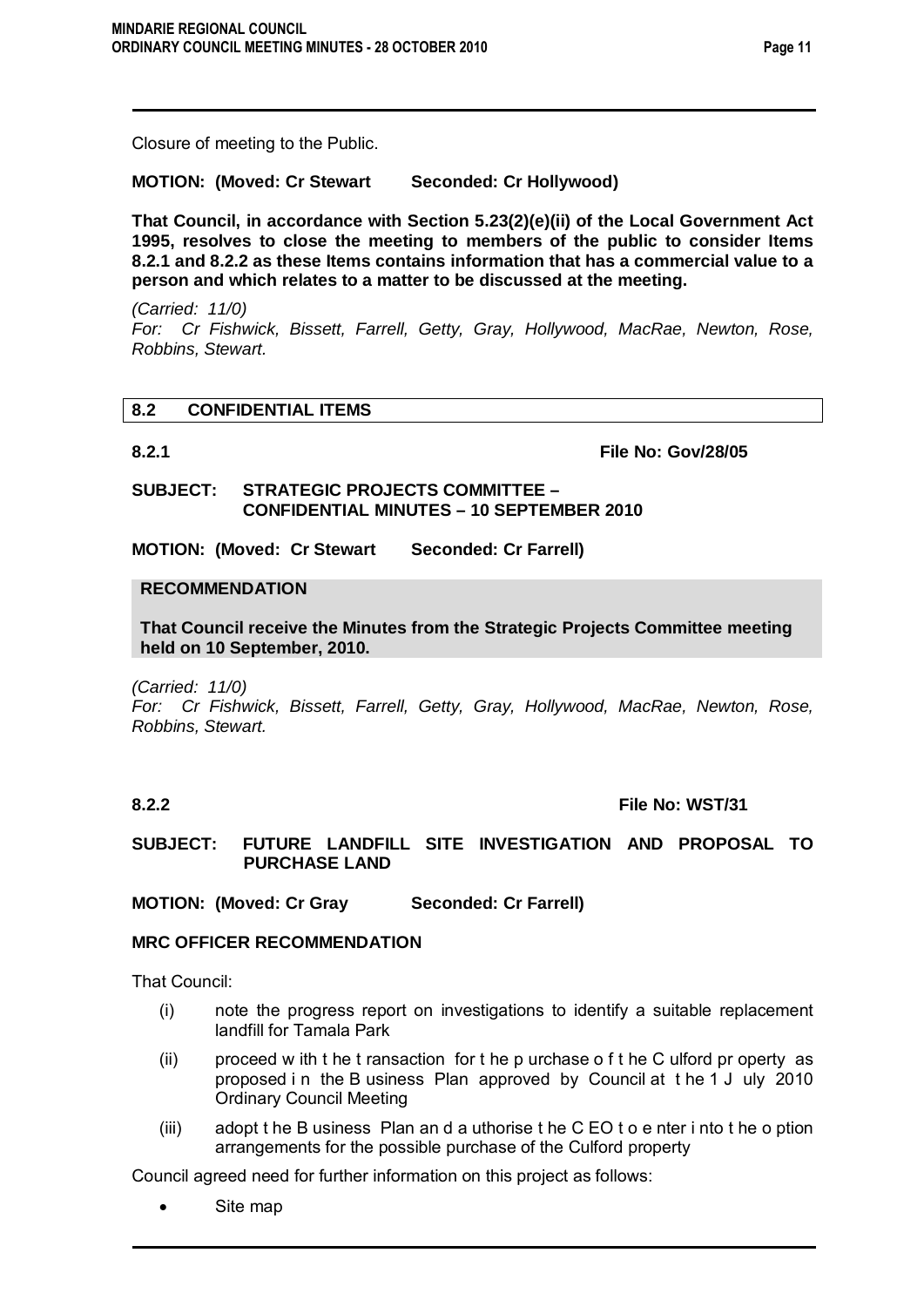- Income and expenditure for the period between placement of an offer and any commencement of landfill development, with detail as follows:
	- Income : potential fees from land use e.g. trees, sheep
	- Expenditure : rates, funding costs, maintenance
- Advice from the local government, in which the land is situated, concerning the landfill development potential and process
- Advice on the form of purchase contract, including conditions
- More detail on the land value, including a potential Valuer-General assessment

# **PROCEDURAL MOTION**

**That Council in accordance with MRC Standing Orders 11.1(a) resolve to proceed to the next business.**

# **(Moved: Cr Stewart Seconded: Cr Rose)**

*(Carried: 9/2) For: Cr Fishwick, Bissett, Farrell, Getty, Hollywood, MacRae, Rose, Robbins, Stewart. Against: Cr Gray, Newton.* 

Meeting Open to the Public.

# **MOTION: (Moved: Cr Getty Seconded: Cr Gray)**

**That Council reopens the meeting of members of the public and in accordance with clause 12.7(3) of the Standing Orders Local Law the person presiding is to cause the motions passed by the Council whilst it was proceeding behind closed doors to be read out including the vote of members to be recorded in the minutes.**

*(Carried: 11/0) For: Cr Fishwick, Bissett, Farrell, Getty, Gray, Hollywood, MacRae, Newton, Rose, Robbins, Stewart.*

# *Council took the Motions for 8.2.1 and 8.2.2 as read by CEO.*

# **9 NOTICE OF MOTION FOR CONSIDERATION AT THE FOLLOWING MEETING**

Nil.

# **10 GENERAL BUSINESS - SEE NOTE (1)**

Budget Process – CEO advised that the Budget Plan would be presented to Ordinary Council Meeting December 2010.